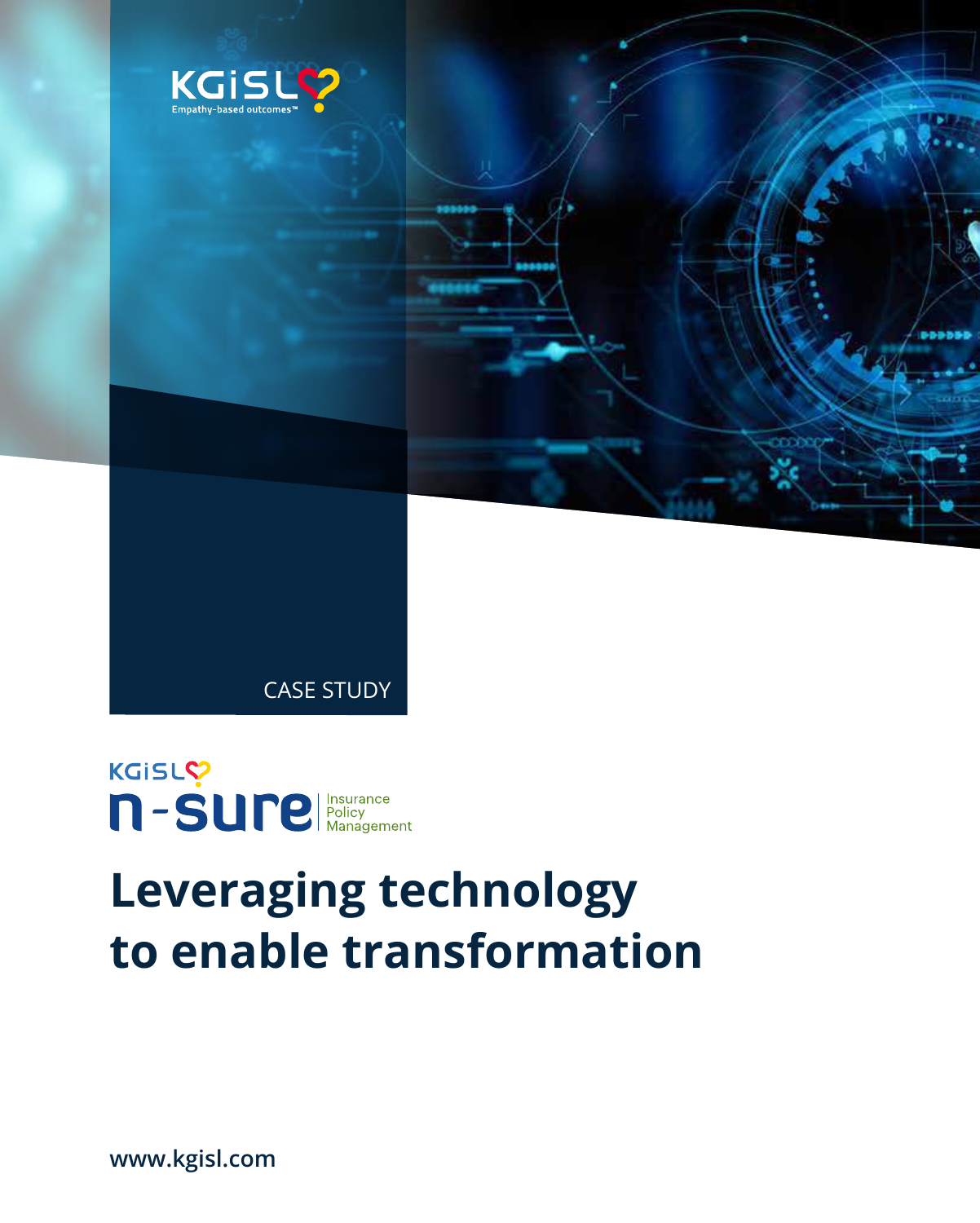## Client Profile **A leading Insurance firm in Malaysia**

The client is one of the bellwethers of the Malaysian insurance industry, standing as a pillar of the industry with diverse and comprehensive product offerings. As one of Malaysia's largest motor and leading general insurance company in the market, the client has underwritten RM1.5 Billion Gross Written Premium for Financial Year 2018/2019.





Ranked Second in Motor Insurance **15%** Market Share



**Two million** unique customers, **33** branches & **7000** agents and dealers



**Top 5 General** Insurer in Malaysia overall market share

# **Key Challenges**

#### **The insurance giant had many challenges before implementing KGiSL's solution**

- Increasing cost of acquisition (for new customers)
- Decreasing returns from servicing agents.
- The front-end legacy system that was used by the client was not a proprietary system and was instead a common platform used by other insurance companies as well.
	- Slow turnaround time to introduce new products and features.
	- **C** Lack of real-time reports to provide actionable data
	- Risk of information loss due to common platform used by other insurance companies
	- Lack of data on business transactions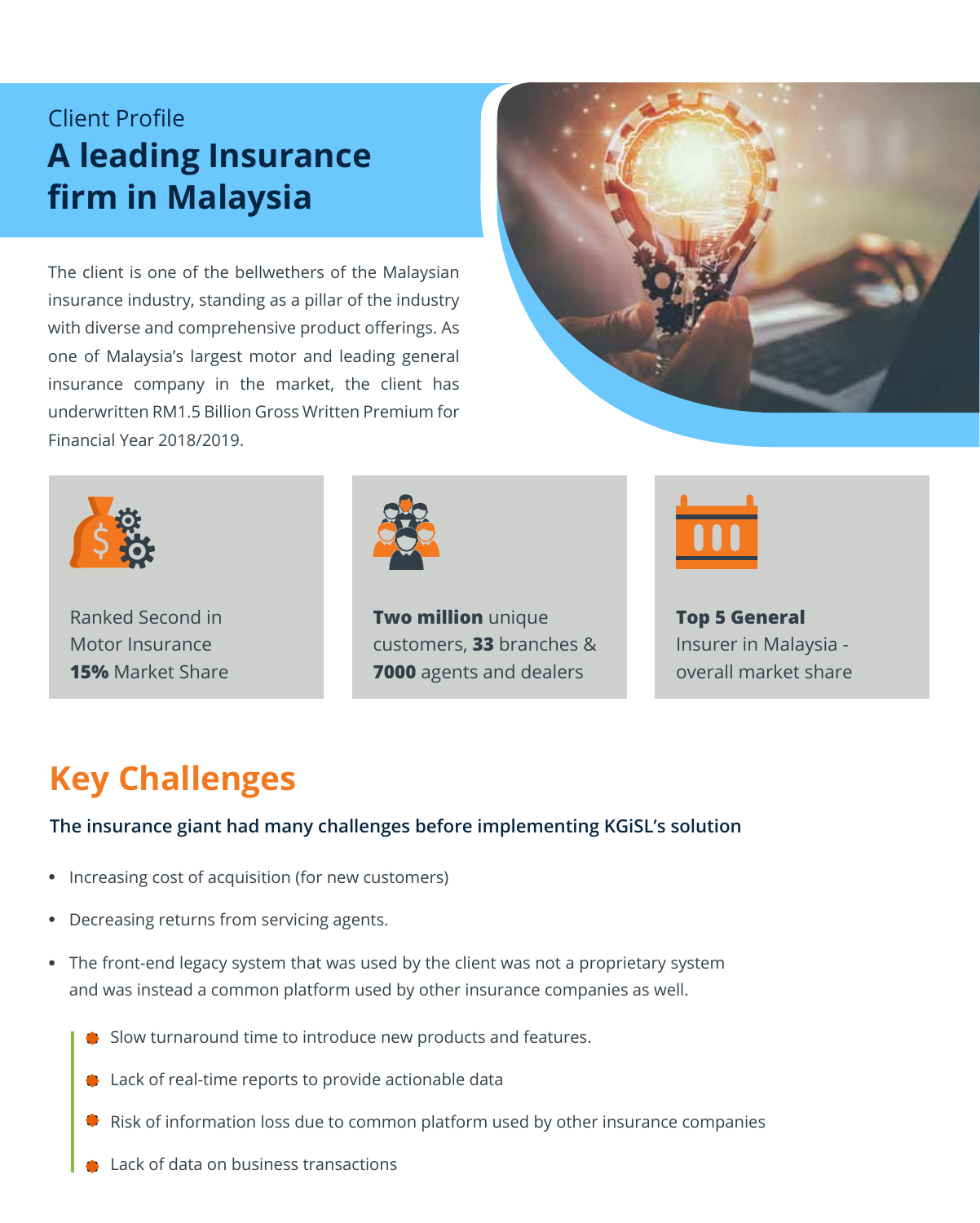# **Our approach**

#### **Product evaluation and selection**

- - In-depth study of legacy system, **1 2** documentation and technology to provide optimal solution



Selection on NSURE POS after **3 4**comprehensive demo of NSURE POS to client stakeholders (business and IT)



Modular analysis, function point analysis and defining boundaries was done

Proposed to develop, test and release using Agile methodology

## **Product implementations**

#### **NSURE POS was implemented at the client's environment and the effective usage of the solution by agents contributed to increase in gross written premium**

- The front-end legacy system that was used by the client was not a proprietary system and was instead a common platform used by other insurance companies as well.
- NSURE POS has proved to be a resilient, robust and dependable tool for agents and it continues to serve as a trustworthy software to the 7,000 servicing agents and dealers till date
- Solution was regularly audited by Bank Negara (Central bank of Malaysia) and certified for security compliance.
- 99.99% uptime of the Software and the servers since inception.

**1 2 3**

- Regular updates for regulatory and statutory requirements.
- Lesser turnaround time to respond to market changes by introducing new products and make changes to existing products.

#### **Easy to use software, intuitive user experience with fast page loading time are some of the key reasons that led to high adoption of NSURE POS**

**25,000 Policies** issued daily (across all product classes)

Policy can be issued **below 3 minutes** from start to finish

**500 concurrent** users can use the system at the same time

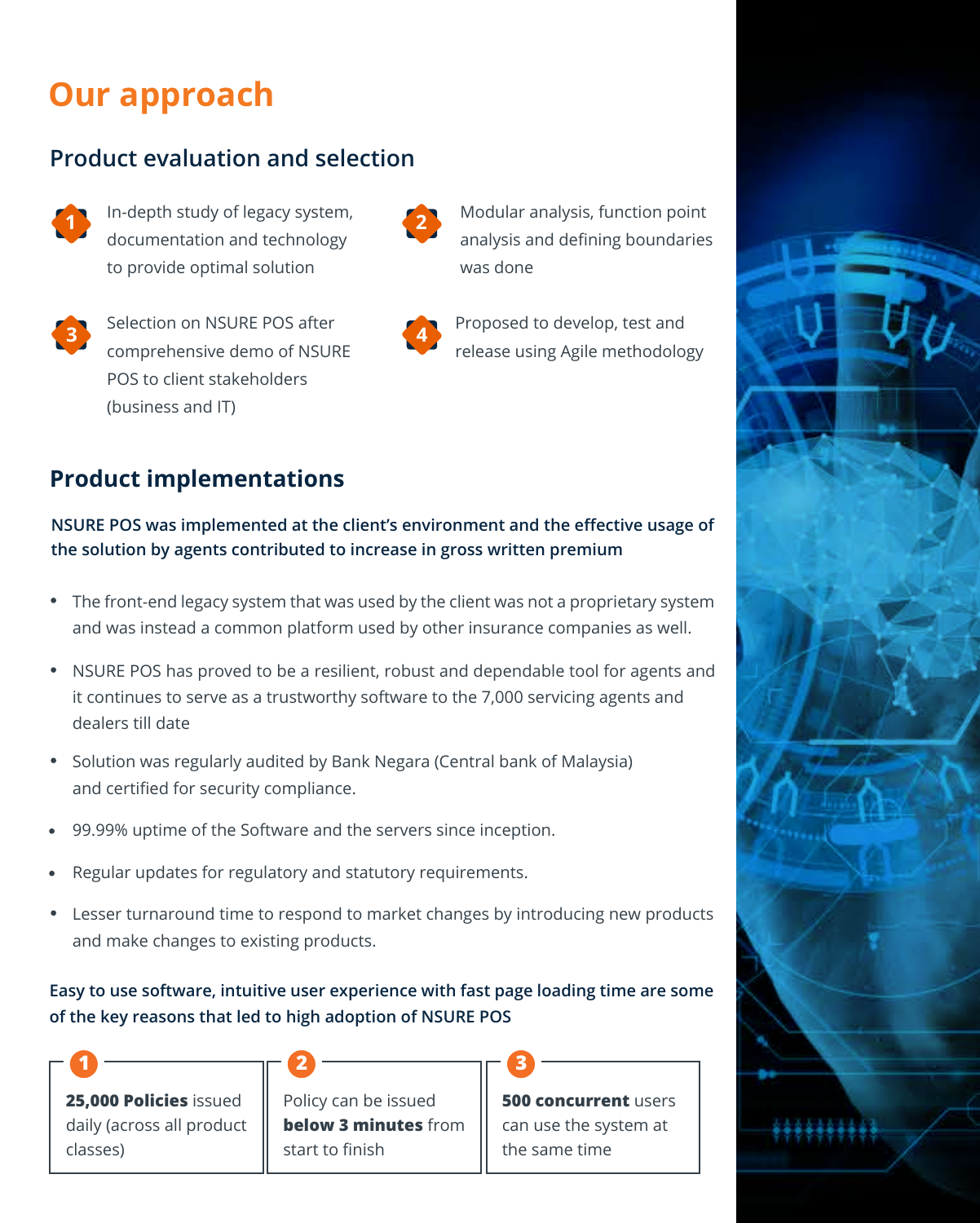### **Latest technology adoption**



Reengineering the legacy system using IBM UniData



WebSphere Application Server using Oracle 10g as database



6+ years of extensive development with continuous improvement practices incorporated



Business application based on Struts framework with AJAX



Data mapping through XML between UniData application to current data elements



Dedicated 100-member team - Software Engineers, Quality Assurance Engineers and Subject Matter Experts



Implementation of JSP Model 2 Architecture



Performance tuning, stress and load testing



25 Software Engineers located on-site in Malaysia - working closely with the client to deliver with quick turnaround time



The client users and agents could issue policies based on parameters set by the underwriting and product teams.



Limits could be set by the agent to control the risks that can be accepted by the agent based on the portfolio and nature of risks.

## **Business Benefits to client**



Agent barring mechanism to block agents from issuing new policies or renewals until the pending dues owed to the company are cleared.



Availability of different flavours of NSURE POS to cater to different customer segments - business-to-business (B2B), business-to- customer (B2C) and business-to-business-to-customer (B2B2C).



Ability to publish real-time reports based on the needs of different business units in understandable format.